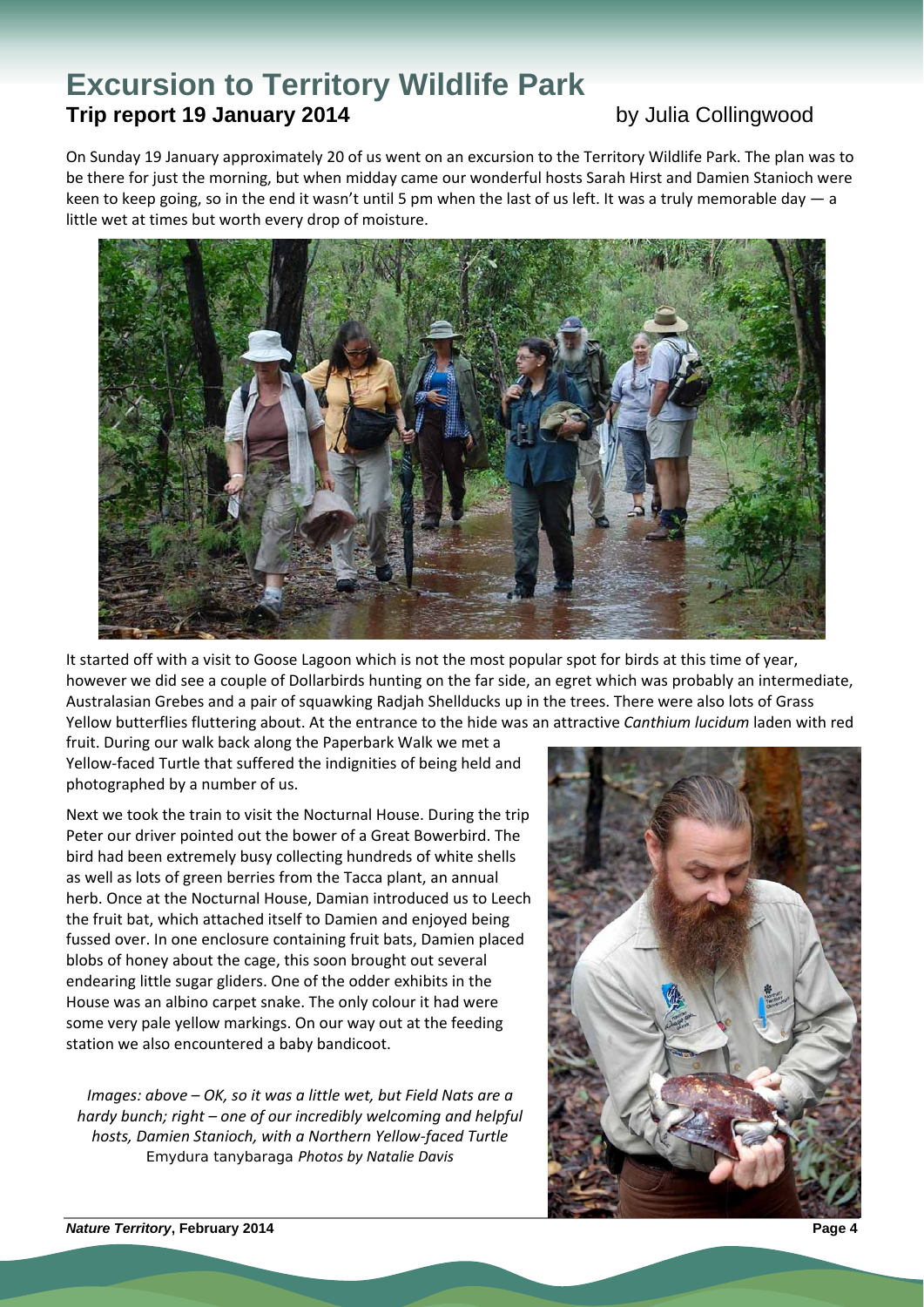Next we walked over to the Flight Deck and saw a Black‐breasted Buzzard, Barn Owl, Rufous Owl and an Osprey being put through their paces. It was wonderful watching them fly in just as if they had arrived from the wilds. Especially engaging was the buzzard smashing an artificial emu egg by throwing a stone at it. After that we had the opportunity to put on a glove and handle a couple of the birds ourselves.



*Images: clockwise from top left – Eastern Barn Owl* Tyto delicatula *(Natalie Davis); Flatback Turtle* Natator depressus *(Natalie Davis); Tissa having a great time with a Black‐headed python* Aspidites melanocephalus *(Amanda Lilleyman); Wedge‐tailed Eagle* Aquila audax *and Donna Jensen, Flight Deck Supervisor (Tissa Ratnayeke).*

By now it was time to have some lunch, and for some of us a stiff coffee. At this stage a few members left but the rest of us were in for the long haul. So after lunch we trooped off to be shown the behind‐the‐scenes areas of the park, starting with the kitchens where food is prepared for the wildlife, including the room that produces between 700 and 800 white mice a week — the food for an assortment of creatures in the park. The fruit and veg for the non-mice-eating residents is everything that we would eat — these animals are fed on only the very best.

We saw the quarantine centre where any animal coming into the park spends time before being moved into another cage. We met three incredibly cute baby sugar gliders that had only been at the park 10 days and were getting used to humans handling them — perfect photo opportunity for us. A baby salt water croc about 55 cms long was bravely handled by Natalie and Owen Gale's daughter Anika. Apparently for the first 10 years the saltie grows about a foot a year, after that it is a foot every 10 years, this means those huge crocs we see occasionally are very very old indeed.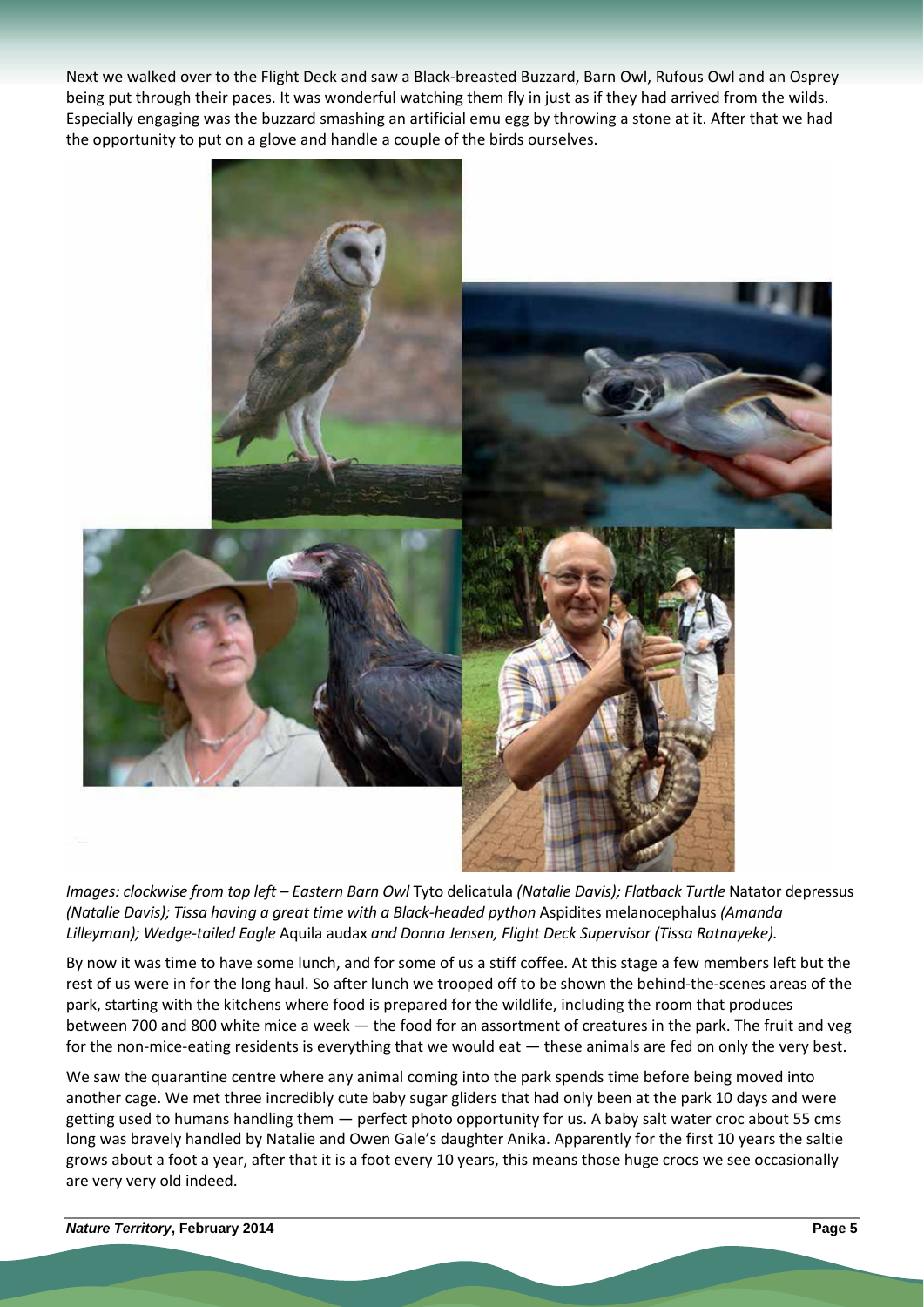One of the Park's many interesting activities is their Northern Quoll breeding program. When the cane toads arrived in the Top End, quoll numbers plummeted, so a breeding program was initiated along with a program to train young quolls not to eat cane toads. It seems that the behaviour learnt by the quolls in the Park is now being passed on by them to their offspring, and then onto the offspring's offspring. About 300 quolls have been released back into the wild since the program began five years ago.



*Images: above left – Top end endemic Magnificent Tree Frog* Litoria splendida *(Tissa Ratnayeke); right ‐ Damien with a Northern Quoll* Dasyurus hallucatus from the TWP's successful breeding program *(Amanda Lilleyman); below ‐ Anika Gale with a Rufous Owl* Ninox rufa, *trying to determine who has got whom (Tissa Ratnayeke)*

Next it was a wet walk through the Monsoon Forest via a number of aviaries, including what was once the biggest aviary in the Southern Hemisphere. Finally, a very interesting look at the Aquarium containing amongst other things some large elderly barras, a freshwater stingray that must have been at least 1.5 metres across and a couple of freshwater sword fish. And in his own cage, a 4 metre grumpy saltwater croc. Out the back there were a couple of eels including a white one that looked like a huge intestinal worm.



The day had been a fascinating look at not only the Park's animals but at what goes on behind the scenes. The enjoyment was due in no small measure to the enthusiasm, generosity and expertise of our hosts, Damien and Sarah.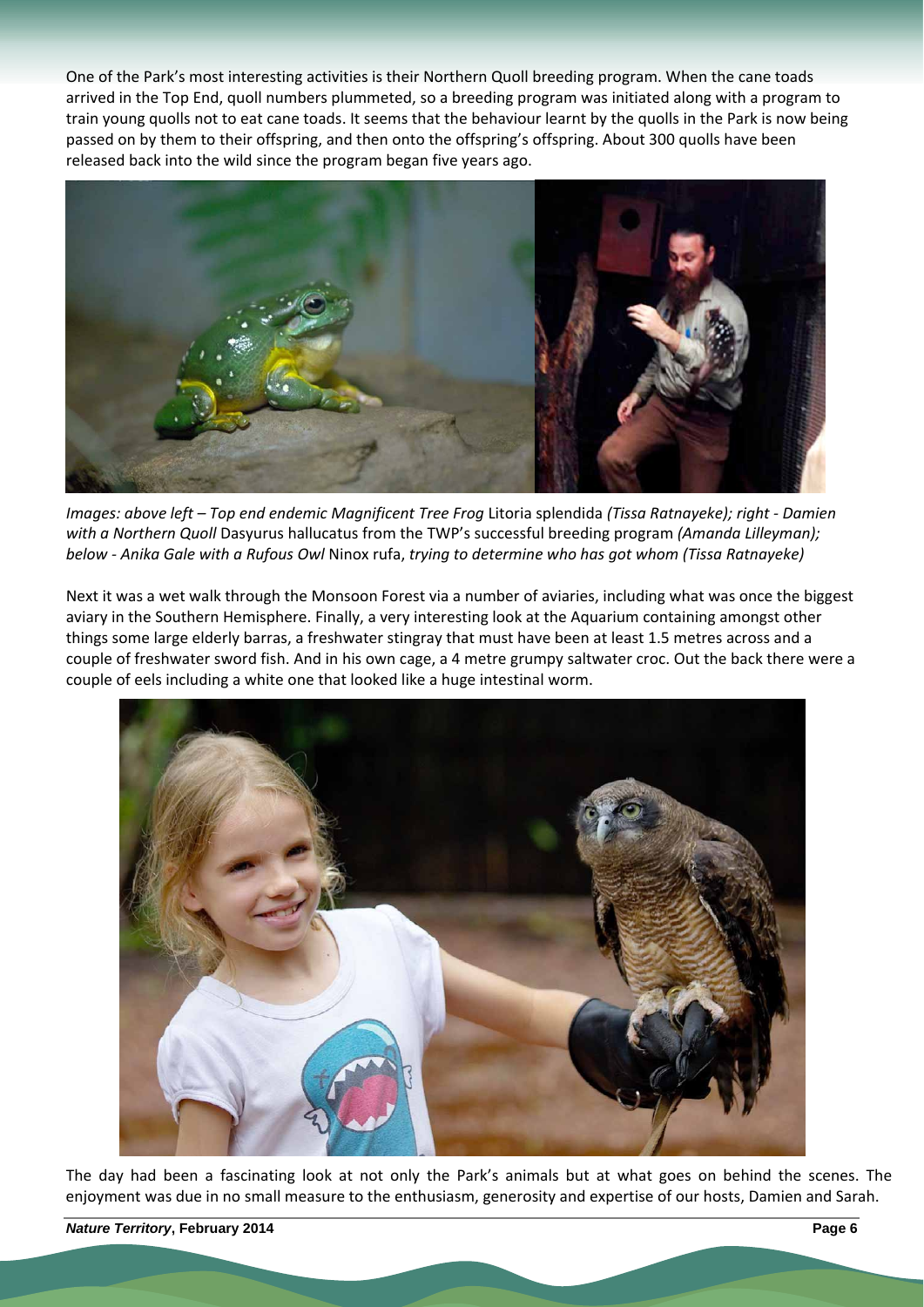# **Atlas Moth Recovery Network Forum**

A public forum to provide up‐to‐date information on the conservation of the Atlas Moth and to discuss plans to restore habitat and reintroduce the moth back into Darwin.

To be held at the Museum Theatrette, MAGNT, Bullocky Point, Saturday 22 February 2014. 9.00 am – 1.00 pm.



The forum is free of charge and will followed by a tour of three revegetation sites at Casuarina Coastal Reserve, Ludmilla Creek and East Point Reserve led by the various friends and landcare groups between 3.00 pm and 6.00 pm.

Enquires: Michael Braby, Phone: 8995 5015, email: michael.braby@nt.gov.au

Images: An atlas moth found while spotlighting near Iron Range NP, Cape York. Note the feathered antennae, indicating a male. Photos by Stuart Rae http://stuartrae.blogspot.com.au/

Key speakers will include Dr Don Sands AO (Richmond Birdwing Conservation Network, Brisbane), Dr Michael Braby (Department of Land Resource Management), Geoff Martin (entomologist), Johanna Martin (Conservation Volunteers Australia), Dr Greg Leach (Greening Australia) and representatives of local landcare groups.



# **Literature reviews cont. from p11**

## **Sea turtle nesting**

Whytlaw et al. (2013) examined the effect of beach erosion, inundation and predation on sea turtle nesting success, and found a very high mortality (89%) due to pig predation. The study was done on the west coast of Cape York in Queensland but there are important nesting beaches for these turtle species (Flatback *Natator depressus*, Olive Ridley *Lepidochelys olivacea* and Hawksbill *Eretmochelys imbricata*) in the Top End of the Northern Territory and presumably feral pigs have a similar impact on sea turtle nests here. This further underlines the importance of nesting beaches on islands where feral predators and native predators like goannas do not occur and as a result nesting success is much higher.

**●●●●●●●●●●●●●●●●●●●●●●●●●●●●●●●●●●●**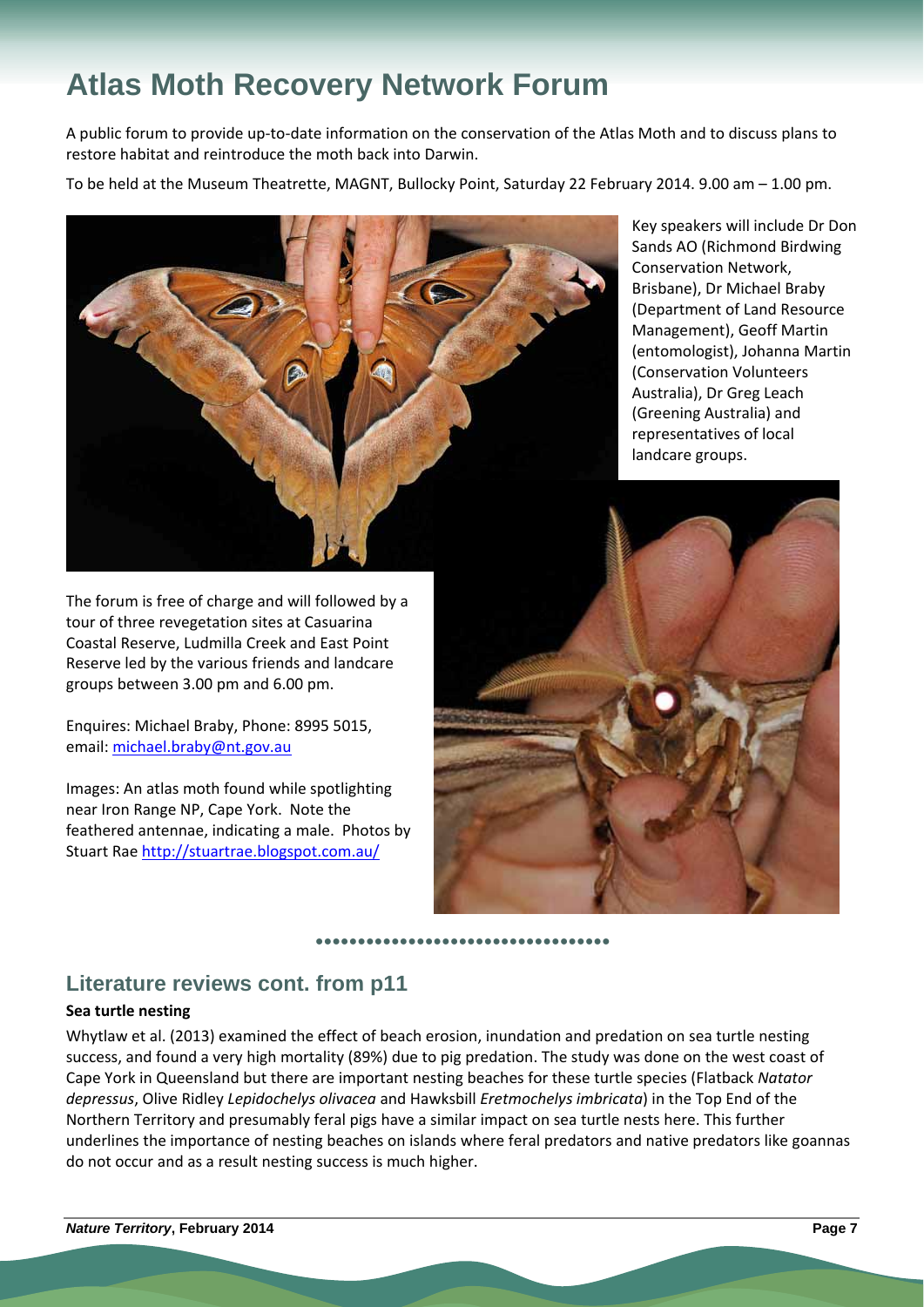# **Colombia Bird Festival, with Denise Goodfellow**

Recently I spoke at the Colombia Bird Festival. Colombia is one of seventeen hugely biodiverse countries, having, for a start, nearly 1900 bird species (more are being discovered all the time as birders push into areas once considered dangerous).

The Festival was held in Manizales, a beautiful city that reminds me of Adelaide, except it is perched on a mountain ridge, and has more universities (twelve)! The Festival is the brainchild of Sergio Ocampo‐Tobòn, past President of the Colombia Birding Network, and has the support of the Colombian Government and COTELCO, representing hotel chains, and coffee‐growers.

Speakers covered a large range of topics. Some talked of conservation, an issue now Colombia is largely peaceful, but also in other South American countries as well. Andrea Ferreira, Sustainable Tourism Coordinator for a Paraguayan NGO, said that cattle are shifted around to allow the pampas to recover for nesting and feeding birds. Her organization is also helping farmers improve roads and vehicles so that they can host visitors to their country.

Another speaker, Juan Pablo Culasso, blind since birth, has some exceptional skills. He can identify countless bird songs, the time of day a bird is calling, and its environment. In grassland he once identified a dozen species singing at once, picking out 25 tones in one call. He works with birders all around the world including here in Australia. You can read about the project at http://www.naturesoundmap.com/about‐ the‐project/ .

Uttej Rao of India, the only other intercontinental speaker, talked of birding in Gujarat. He said that locals considered it a sin to kill birds and so the birds were unafraid of humans and in large numbers.



Several speakers mentioned the importance of working with communities. One, Luis Fernando Jaramillo, spoke of his work helping Indigenous people repel attempts by miners and others to force them off their lands.

I spoke of threats to Top End bird habitats from weeds, destructive fires, and sea level rise, and the loss of Indigenous rangers who, with their specialist knowledge could mitigate some of these threats. I also mentioned my PhD research on US couples who travel internationally and watch birds. I was later interviewed on Colombian television about my research on this market.

Unfortunately, there was little time for birdwatching in the beautiful gardens of the Recinto del Pensamiento, where we speakers stayed and the Festival was held. But new species I snatched a look at between sessions included Southern Lapwing, White‐collared Swift, Rufous‐collared Sparrow, Pale‐ edged Flycatcher, Palm Tanager, and Great Thrush.



*Images: Above a violetear in the gardens, left a Heliconius butterfly feeding on lantana, supplied by Denise Goodfellow*

On my last day I walked up the rain‐forested mountain to Recinto's hummingbird house. Glittering streaks of emerald, garnet, peridot, and amethyst buzzed around the red plastic bird feeders and potted purple and pink fuchsias on the porch ‐ hummingbirds with the evocative names of Sparkling Violetear, Woodstar, Bronzy Inca and *Amazilia tzacatl.* Hopping around the potted shrubs was a little black bird with an upturned beak – White‐sided Flowerpiercer.

Walking through the rainforest I spotted familar‐looking plants, reminding me of Australia's Gondwanan links with this family. One large purple flowered shrub, *Tibouchina urvilleana,* was obviously a member of the Melastomataceae, a family present in the Top End. A tiny chrome‐yellow fungus on a rotting log resembled *Dacryopinax spathularia,* also found in the Top End and most likely related according to Dr. Tom May of Fungimap. A butterfly, *Heliconius* sp, (Nymphalidae) feasted on *Lantana camara ‐* endemic to South America this plant is also found in Australia. Brought in as an ornamental garden plant 150 years ago, it is now a weed of national significance.

I have no hesitation in recommending Manizales to birders and other wildlife enthusiasts. I'll be returning at the first opportunity! My thanks to Sergio Ocampo‐Tobòn, Natalia and Claudia of COTELCO, and the Colombian Government for making this trip possible. Thanks also to Fungimap, Sergio Ocampo‐Tobòn and to Ana Maria, for help with some fungi, flora and fauna identification.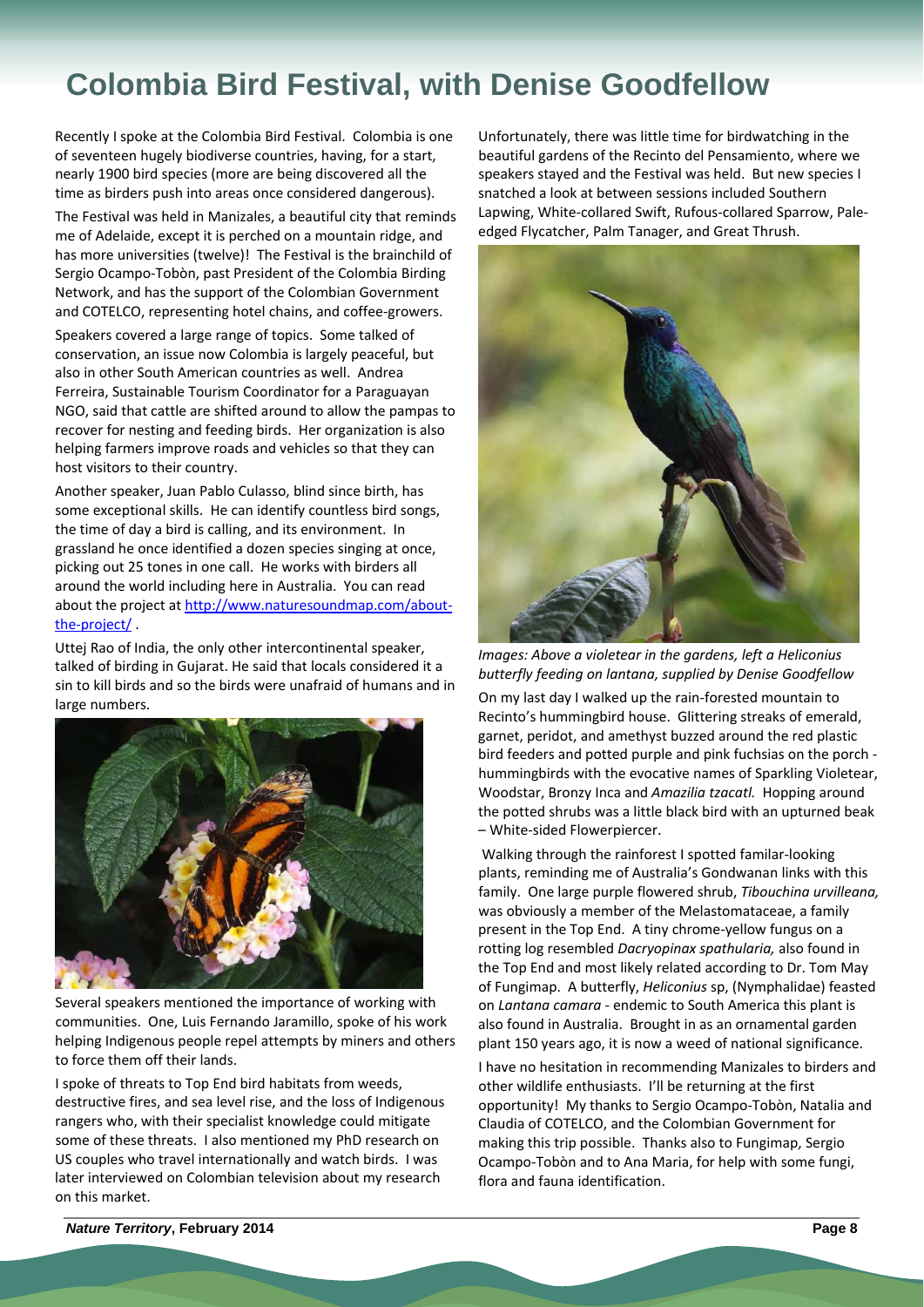# **New Frog Bible: Tadpoles and Frogs of Australia by Marion Anstis**  Book review by **Carla & Steve**

RRP AU \$125.00, available from Andrew Isles Natural History Books and CSIRO Publishing

Marion Anstis, otherwise known as the tadpole lady and the author of 'Tadpoles of South‐eastern Australia', has now extended her reach to include the tadpoles and frogs of northern Australia and the rest of the country. She has recently published her *magnum opus* and life work 'Tadpoles and Frogs of Australia'.

This massive tome is a very comprehensive volume with photos of tadpoles and adult frogs and descriptions of all known species of amphibians in Australia. You can tell by the list of acknowledgements, which runs to two pages,



that Marion has spent an incredible amount of effort on this book. She has travelled all around Australia to document the life histories and photograph our amazing tadpoles and the frogs that they develop into. Marion recognises 23 tadpole types, and provides information about developmental stages (eggs to metamorphosis) and morphological features of tadpoles, before the main part of the book which comprises the species accounts (an example below).



The book is published in quarto size, extends to 829 pages and weighs a whopping 3.8kg. It is not meant to be light reading but as a reference volume for the frogs of Australia there is unlikely to be anything else that comes close.

# **Literature reviews cont. from p11**

### **Burton's Legless Lizard**

Pygopodids, or flap‐footed lizards are related to geckos and share with them the characteristic of not having eyelids. Pygopodids are a very diverse group ecologically with roughly 40 species found throughout mainland Australia and southern New Guinea. This group is also known for being limbless or functionally limbless. Wall and Shine (2013) carried out an extensive ecological study of Burton's Legless Lizard *Lialis burtonis* in the Top End. This species ranges across most of the continent and is found in virtually every habitat type, yet very little is known about its biology. Their study involved the examination of museum specimens and telemetry of live animals near Fogg Dam Conservation Reserve. Mating occurred in the late dry season and egg-laying in the early to middle wet season. Females might be fertilized with stored sperm and can lay multiple clutches per year. Mostly diurnal, *L. burtonis* are sedentary (moving on average less than 5 meters a day), feed infrequently (only 21% of stomachs contained prey) and live 6‐8 cm down in leaf‐litter. They are ambush foragers and their main prey was other lizard species, especially skinks.

**●●●●●●●●●●●●●●●●●●●●●●●●●●●●●●●●●●●**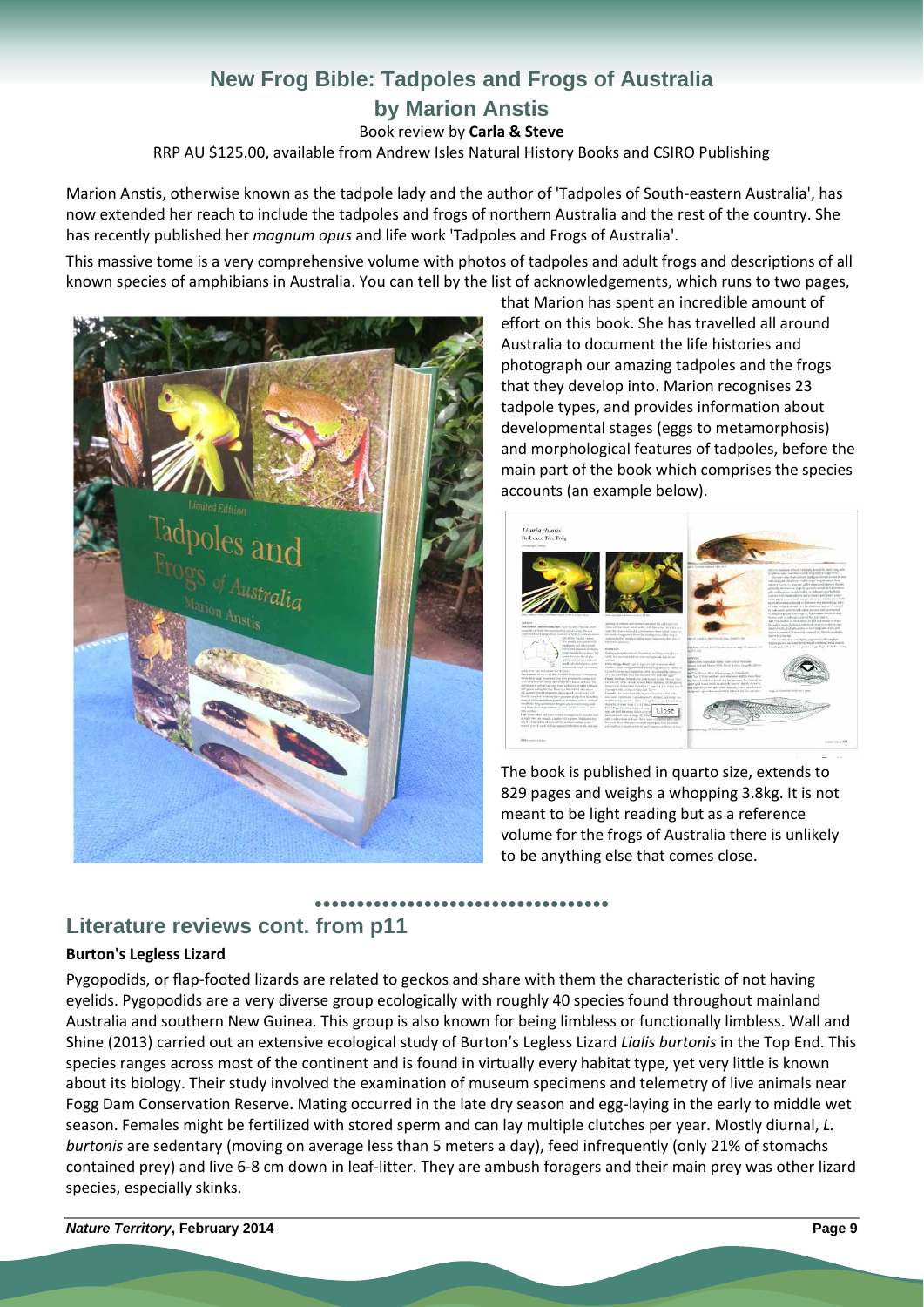# **Interesting bird sightings**

## **29 November 2013 to 21 January 2014 Compiled by Micha Jackson and Peter Kyne**

Sightings are as reported (unvetted, unconfirmed) and have been compiled from emails sent to the NT Birds forum (http://groups.yahoo.com/group/ntbirds) moderated by Niven McCrie, postings on Birdline Northern Territory (http://www.eremaea.com/ ) and from correspondences with birdwatchers. Bird names follow the IOC world checklist.

| <b>Species</b>                    | <b>Date</b> | Location                          | Observer/s                       | Numbers/comments                          |
|-----------------------------------|-------------|-----------------------------------|----------------------------------|-------------------------------------------|
| Waterbirds, Seabirds & Shorebirds |             |                                   |                                  |                                           |
| Red (Grey) Phalarope              | 21/1/14     | Leanyer Sewage Ponds              | Mick Jerram &<br><b>Gus Daly</b> | 1; rare vagrant; still present<br>27/1/14 |
| <b>Freckled Duck</b>              | 23/12/13    | Leanyer Sewage Ponds              | Nigel Adlam                      | 1; also 15/01/14                          |
| Lesser Frigatebird                | 15/1/14     | Nightcliff                        | Fiona Douglas                    | 21                                        |
| Little Ringed Plover              | 21/1/14     | Leanyer Sewage Ponds              | John Rawsthorne                  | 1                                         |
| Long-toed Stint                   | 9/12/13     | Alice Springs Sewage Ponds        | Rod Gardner                      | $\mathbf{1}$                              |
| <b>Oriental Pratincole</b>        | 1/12/13     | North of Cullen River             | Marc Gardner                     | ~100; hawking insects                     |
| <b>Oriental Pratincole</b>        | 9/1/14      | Barunga                           | Marc Gardner                     | 2                                         |
| Pectoral Sandpiper                | 9/12/13     | Alice Springs Sewage Ponds        | Rod Gardner                      | $\mathbf{1}$                              |
| Pink-eared Duck                   | 1/12/13     | Leanyer Sewage Ponds              | Clive Garland                    | $700+$                                    |
| Purple Swamphen                   | 29/11/13    | Casuarina Coastal Reserve         | Gavin & Meg O'Brien              | 1; unusual in Darwin                      |
| Red-backed Buttonquail            | 12/1/14     | Florina Rd, Katherine             | Marc Gardner                     | 3                                         |
| Yellow-billed Spoonbill           | 3/12/13     | Wongalara/Mainoru turnoff         | Marc Gardner                     | $\overline{2}$                            |
| <b>Birds Of Prey</b>              |             |                                   |                                  |                                           |
| Grey Falcon                       | 9/12/13     | Alice Springs Telegraph Stn       | Rod Gardner                      | $\mathbf{1}$                              |
| Spotted Harrier                   | 20/12/13    | Roper Hwy                         | Marc Gardner                     | 1 chased by Aust Magpie                   |
| <b>Spotted Harrier</b>            | 12/1/14     | Florina Rd, Katherine             | Marc Gardner                     | 2                                         |
| <b>Passerines</b>                 |             |                                   |                                  |                                           |
| <b>Australian Magpie</b>          | 20/12/13    | Roper Hwy                         | Marc Gardner                     | 1 chasing Spotted Harrier                 |
| Cicadabird                        | 4/12/13     | <b>Mainoru Creek</b>              | Marc Gardner                     | 1 male                                    |
| Cicadabird                        | 13/12/13    | Katherine                         | Marc Gardner                     | $\mathbf{1}$                              |
| <b>House Sparrow</b>              | 3/1/13      | Katherine Central Shopping Centre | Marc Gardner                     | 1 male                                    |
| Gouldian Finch                    | 4/12/13     | East of Barunga                   | Marc Gardner                     | $60+$                                     |
| Gouldian Finch                    | 12/1/14     | Florina Rd, Katherine             | Marc Gardner                     | $\mathbf{1}$                              |
| <b>Grey Wagtail</b>               | 8/12/13     | Alice Springs Sewage Ponds        | Mark Carter                      | 1; also 11/12/2013                        |
| <b>Oriental Reed Warbler</b>      | 27/12/13    | Fogg Dam                          | David Webb                       | 1; also 28/12/2013                        |
| <b>Star Finch</b>                 | 12/1/14     | Florina Rd, Katherine             | Marc Gardner                     | 120                                       |
| Yellow-rumped Mannikin            | 29/11/13    | Casuarina Coastal Reserve         | Gavin & Meg<br>O'Brien           | 1; with Chestnut-breasted<br>Mannikins    |
| Yellow-rumped Mannikin            | 12/1/14     | Florina Rd, Katherine             | Marc Gardner                     | 8                                         |



## **Duck duck goose?**

Actually the bird at left is a Red (or grey if you are in Europe) Phalarope *Phalaropus fulicarius*. Looking somewhere between a gull and a duck, it is actually most closely related to sandpipers and plovers.

This individual (if the record is accepted by the Birds Australia Rarities Committee) will be only the fifth confirmed record in Australia, making this one of Australia's rarest birds.

And where was this photo taken? At our very own Leanyer Sewage Ponds, a haven for many a rarity over the years. Congratulations to Mick Jerram and Gus Daly for spotting this bird.

Photo by Micha Jackson